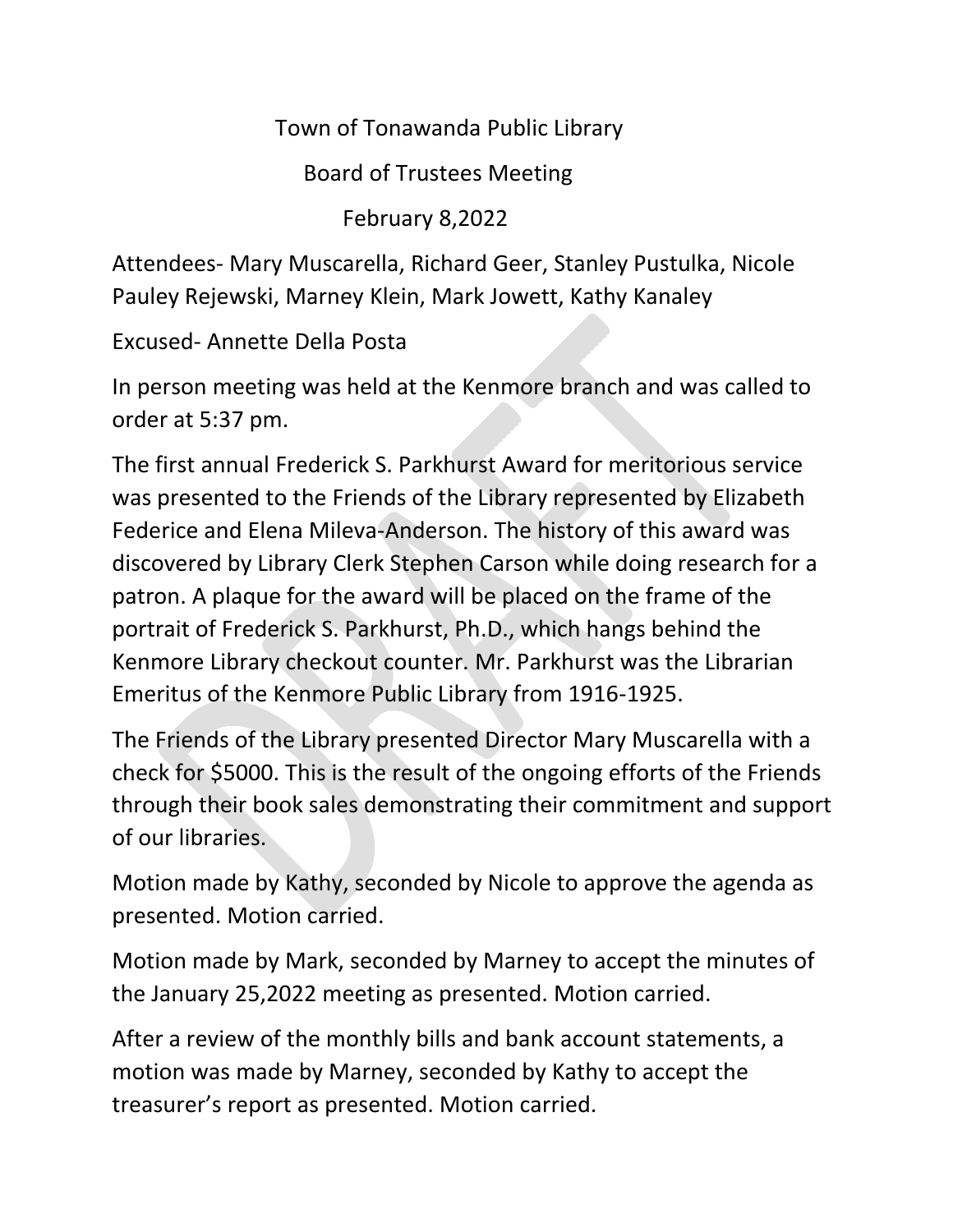Report of the Chair-

Trustees were invited to meet and ask questions of the final 3 candidates for the B&ECPL Director position. A decision is expected in the next few weeks.

Rick congratulated Mary and staff for keeping our libraries open during the recent bad weather.

Report of the Director-

# **Monthly Report**

## **Prepared by Mary Muscarella Town of Tonawanda Libraries – Kenilworth & Kenmore branches JANUARY 2022**

# **KENILWORTH**

## **Statistics**

## **January 2022 (compared to January 2021)**

- Circulation: 2728; *2377 in 2021*
- Visitor count: 2362; *1799 in 2021*
- PAC: 319; *167 in 2021*
- WiFi: 319; *236 in 2021*
- Number of programs: 17; *11 in 2021*
- Attendance at programs: 55; *NA in 2021*
- New library card applications: 16 adult and 2 children for 18 total

# **In Library Programs:**

- **Kids Craft & Carry** program, facilitated by **Librarian Kathy Galvin,** featured a 'Peppy Penguin' make-at-home craft for kids. There were 34 participants in January.
- **'Books and Barks'** program, facilitated by **Librarian Kathy Galvin,** was held on January 19<sup>th</sup>. There were 5 participants.
- **'Brick Boxes' LEGO** program, facilitated by **Library Clerk Beth Scibetta,** had 0 participants in January.
- **Book Club**, facilitated by **Librarian Kathy Galvin**, had 2 participants in January.
- **Adult Take & Make** craft kit, facilitated by **Library Director Mary Muscarella,**  featured 3D paper snowflakes. There were 15 participants in January.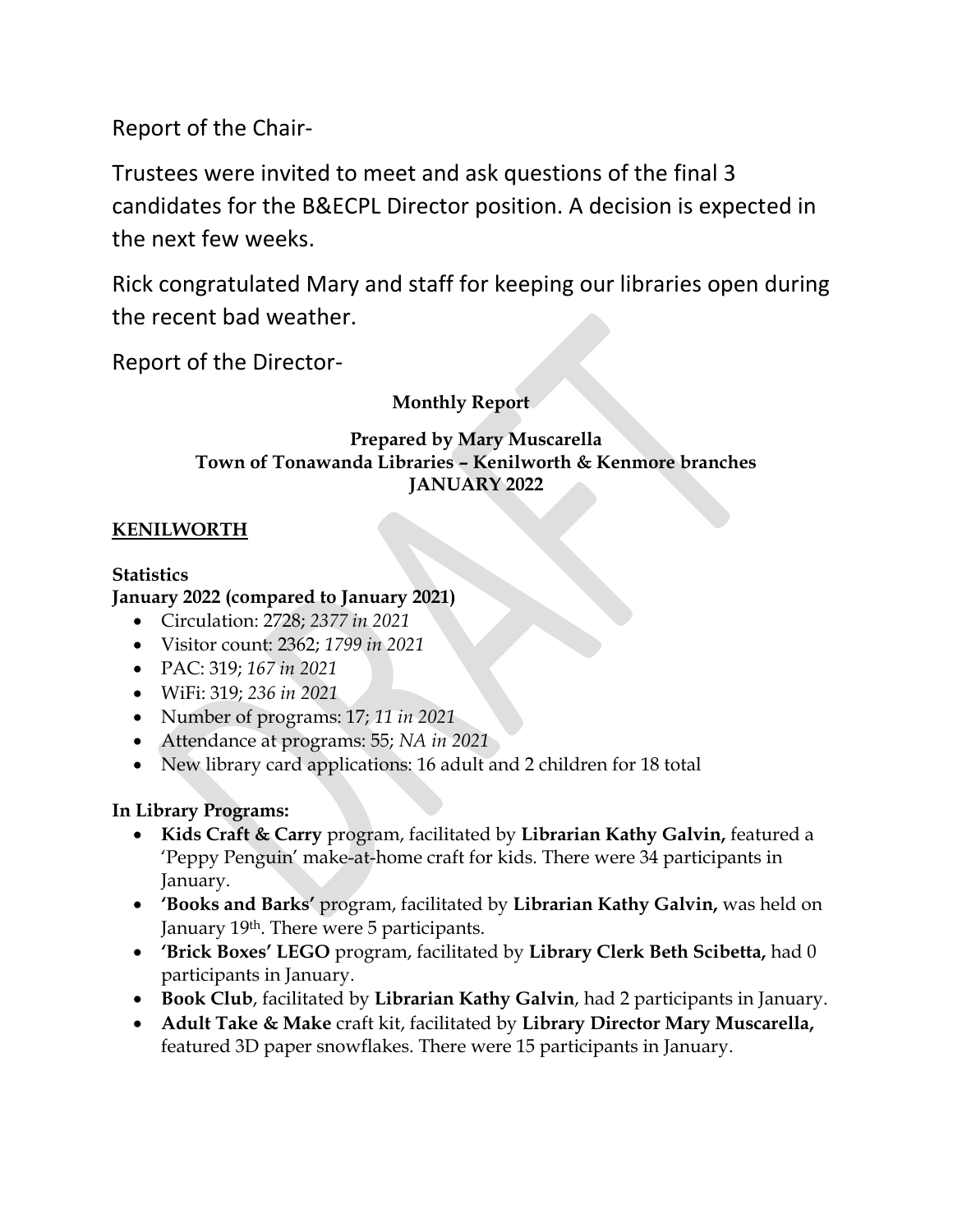### **Virtual Programs:**

- **Storytime on Facebook** every Tuesday at 7pm & Thursday at 10:30am, facilitated by **Librarian Joe Patton** on Tuesdays and **Librarian Jill Jablonski** on Thursdays. Combined KNL & KNM total of 467 views in the month of January.
- **Facebook Challenges**, facilitated by **Library Associate Margaret Kunz**: 'Did You Discover a New Author?'; 'Did You Make A Reading Resolution?'; 'What Do You Think Libraries Will Be Like in 50 Years?'; 'What do You Think Libraries Need That They Don't Have Now?'. The total number of people reached in January (KNL & KNM combined) was 1607. Number of engagements in January was 137.
- **Winter Reading Wonder** online contest has 7 Kenilworth participants as of January 31st, 2022.

#### **Tutoring Sessions:**

There were 4 tutoring/therapy sessions at the Kenilworth Library in January.

#### **Adult Technology Programs: NONE**

**Tours/Outreach: NONE**

#### **Displays:**

- Children's Area Black History picture books & Non-fiction
- Adult area (near requests) *Indulge Your Sentimental Side* (romantic books & movies)
- Adult area (near fiction) Read Like Reese (display of titles from Reese Witherspoon's popular book club)
- Lobby display case Ken-Sheriton Garden Club

### **Community Room Use:**

The community room was not used by any outside groups during the month of January.

### **Other:**

• Kenilworth parking lot needs to be re-surfaced and striped. (on hold until spring)

### **Materials Budgets:**

AV = \$1315 (same as 2021) MAT = \$3765 (same as 2021)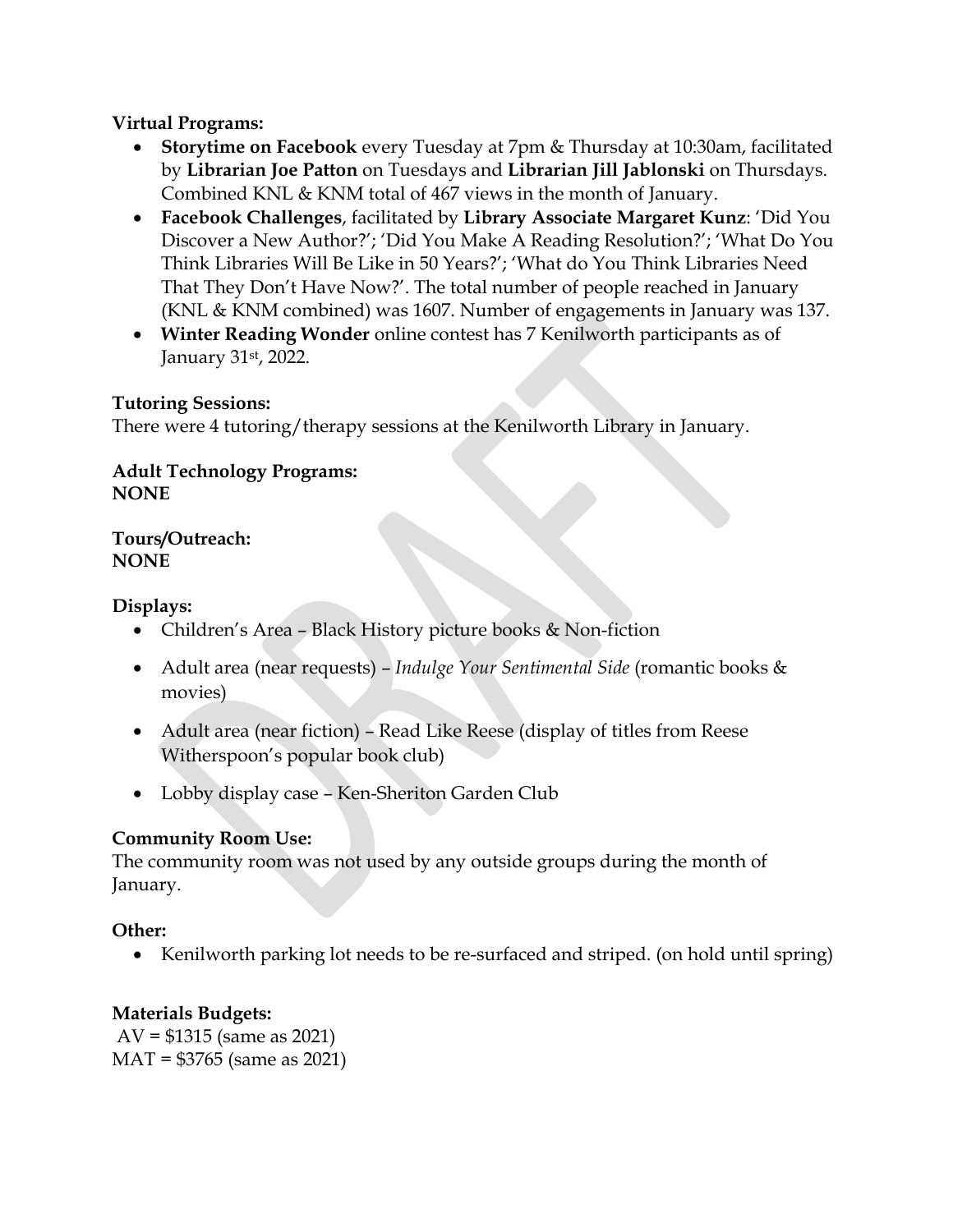Candy bar sales January 2022 = \$13 Discarded materials sales January 2022 = \$48 Donations January 2022 = \$32 Book Bags January 2022 = \$10 Magnets sale = \$12

## **KENMORE**

### **Statistics**

### **January 2022 (compared to January 2021)**

- Circulation: 12,948 (#3 behind AUD & CFD); *8219 in 2021*
- Visitor Count: 6120; *3656 in 2021*
- PAC: 1219; *420 in 2021*
- WiFi: 1557; *958 in 2021*
- Number of programs: 32; *15 in 2021*
- Attendance at programs: 305*; NA in 2021*
- New library card applications: 71 adult and 12 children for 83 total

#### **In Library programs:**

- **Craft & Carry** program, facilitated by **Librarian Kathy Galvin**, featured a 'Peppy Penguin' make-at-home craft for kids. There were 65 participants in January.
- **Kenmore Library Book Club** (held via Zoom), facilitated by **Library Director Mary Muscarella,** had 3 attendees for January.
- '**Bricks-To-Go' LEGO** program, facilitated by **Librarian Joe Patton**, had 30 participants in January.
- **'Books & Barks'** program, facilitated by **Librarian Jill Jablonski,** was held on January 15th. There were 4 adults and 4 children for a total of 8 participants.
- **Kenmore Library News/KLN Zine,** facilitated by **Library Manager Nicole Bermingham,** met on Wednesdays in January (1/5; 1/12; 1/19; 1/26). There were 21 teen participants total.
- **Knitting Club,** facilitated by **Librarian Jill Jablonski**, met on Mondays in January (1/3; 1/10; 1/24; 1/31). There were 23 participants.
- **Volunteer computer coaches** provide one-on-one computer/technology assistance to patrons on a drop-in basis. They assisted a total of 5 patrons in January.
- **Volunteer Notary Mary Jablonski** helped 9 patrons in January.
- **Adult Take & Make** craft kit, facilitated by **Library Director Mary Muscarella,** featured 3D paper snowflakes. There were 35 participants in January.
- **Board Game Sundays,** held on 1/9, 1/16, 1/23 & 1/30 had 24 participants in the month of January.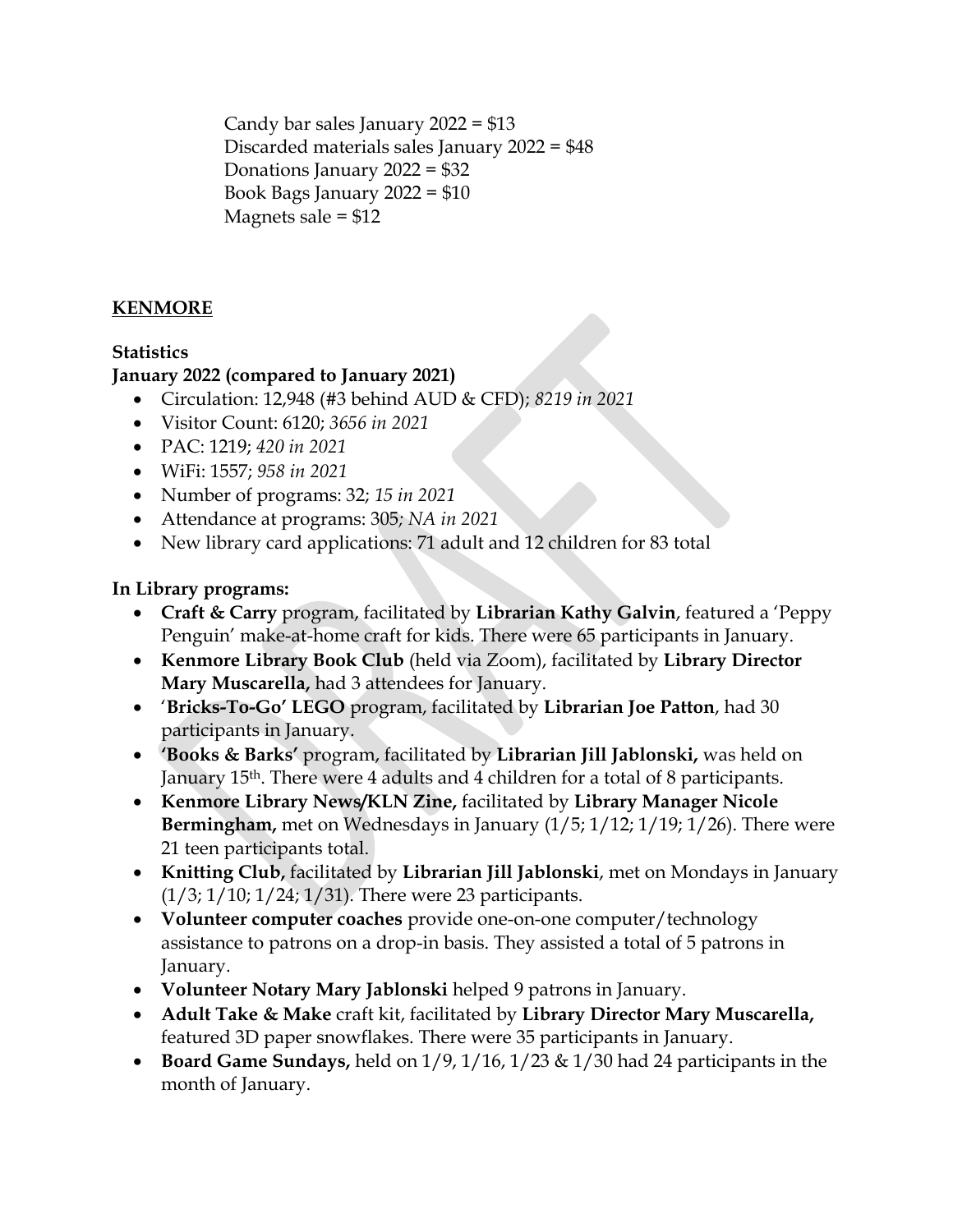- **Tinker Tuesdays,** held on 1/11, 1/18 & 1/25 had 21 participants in the month of January.
- **Build-A-Button Thursdays,** held on 1/13, 1/20 & 1/27 had 14 participants in the month of January.
- **Preschool Story Time,** held on Tuesday mornings at 10:30am, facilitated by **Librarian Jill Jablonski,** had a total of 16 attendees in January.
- **Preschool Story Time,** held on Wednesday evenings at 6:30pm, facilitated by **Librarian Nicole Brown,** had a total of 36 attendees in January.

### **Virtual Programs:**

- **Storytime on Facebook live** every Tuesday at 7pm & Thursday at 10:30am, facilitated by **Librarian Joe Patton on Tuesdays and Librarian Jill Jablonski on Thursdays.** Combined KNL & KNM total of 467 views in the month of January.
- **Facebook Challenges**, facilitated by **Library Associate Margaret Kunz**: 'Did You Discover a New Author?'; 'Did You Make A Reading Resolution?'; 'What Do You Think Libraries Will Be Like in 50 Years?'; 'What do You Think Libraries Need That They Don't Have Now?'. The total number of people reached in January (combined KNL & KNM) was 1607. Number of engagements in January was 137.
- **Winter Reading Wonder** online contest has 44 Kenmore Library participants as of January 31st, 2022.

### **Tutoring:**

There were 12 tutoring/therapy sessions at the Kenmore Library in January.

## **Adult Technology programs:**

**NONE**

**Tours/Outreach: NONE**

**Displays:**

- Lobby display case 'Everyone is Welcome Here' with book character stuffed animals
- Adult area Winter Reading Contest/Friends of the Library Basket Raffle
- Children's area Early Literacy Calendars
- Teen area Kenmore Library News & KNL Zine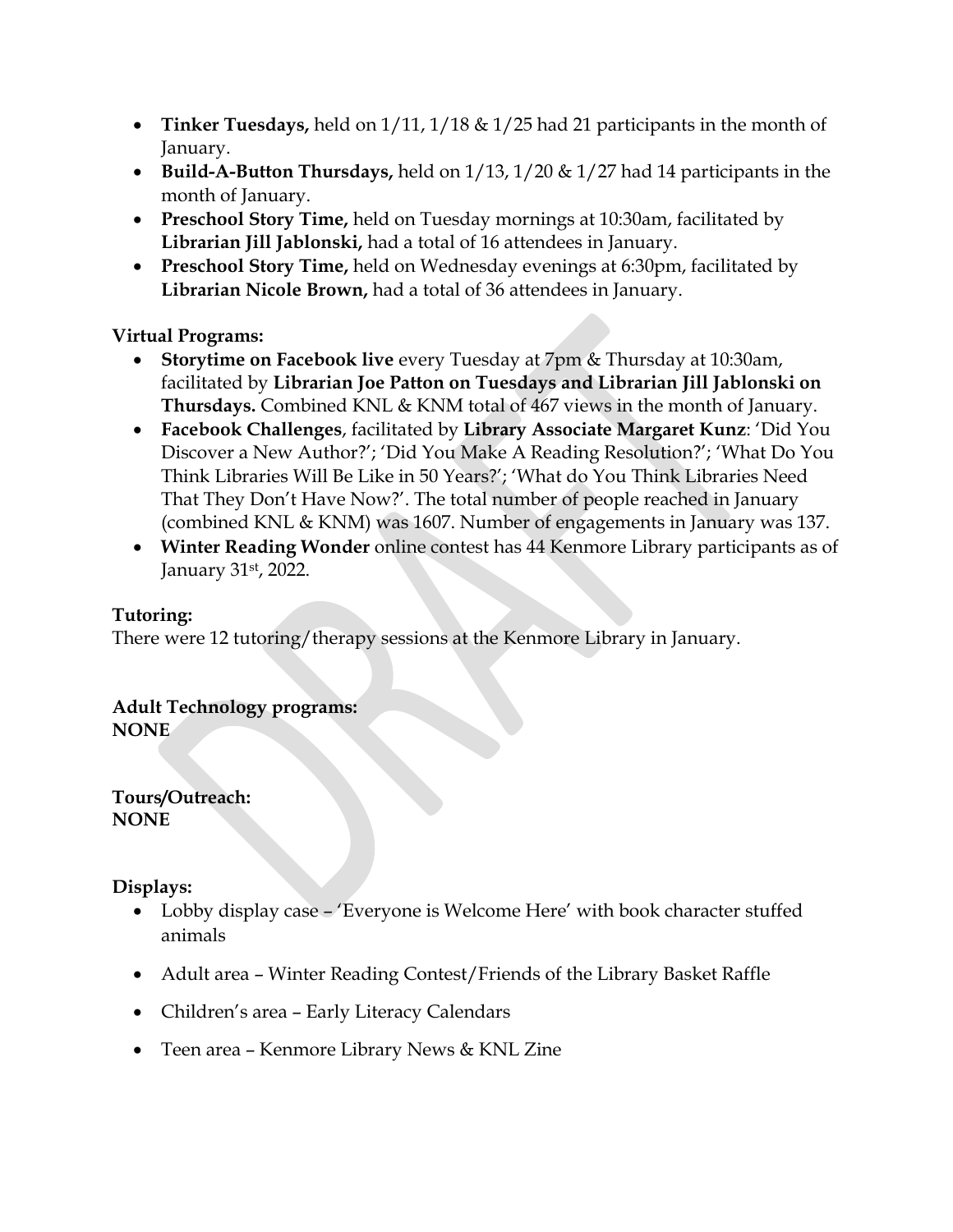#### **Community Room Use:**

The Flex Space was used 17 times in the month of January.

#### **Study Room Use**:

The study room was used 12 times in the month of January.

#### **Materials Budgets:**

AV = \$2540 (same as 2021) MAT = \$7528 (same as 2021)

> Candy bar sales for January 2022 = \$114 Discarded materials sale for January 2022 = \$73 Donation Box January 2022 = \$80 Book bag sales in January 2022 = \$22 Magnet sales  $=$  \$65 Friends of the Library basket raffle = \$113

#### **Meetings/Conferences/Trainings/Presentations:**

- **Monthly Manager/Director Meeting,** held online via Zoom on Wednesday, January 12th was attended by **Library Director Mary Muscarella** and viewed by **Library Manager Nicole Bermingham** on January 14th.
- **'Copy That! Copyright Basics for Library Professionals'** webinar, presented by METRO alliance, was viewed by **Library Manager Nicole Bermingham.**
- **'Program Planning Made Easy'** webinar, presented by Central NY Library Resources Council, was viewed by **Library Director Mary Muscarella.**
- **'Strategic Planning for Public Libraries'** webinar, presented by ALA, was viewed by **Library Manager Nicole Bermingham.**

#### **Correspondence: National fuel donations**

#### **Other:**

 Facility Improvement Initiative: We have received all of the furnishings requested under this initiative. The patron chairs for the Kenmore Library arrived on January 31<sup>st</sup>. The second 'balloon'-style chandelier was installed February 1<sup>st</sup>, 2022. Central Library will pay for all items and then request the 10% match from Town of Tonawanda Library funds.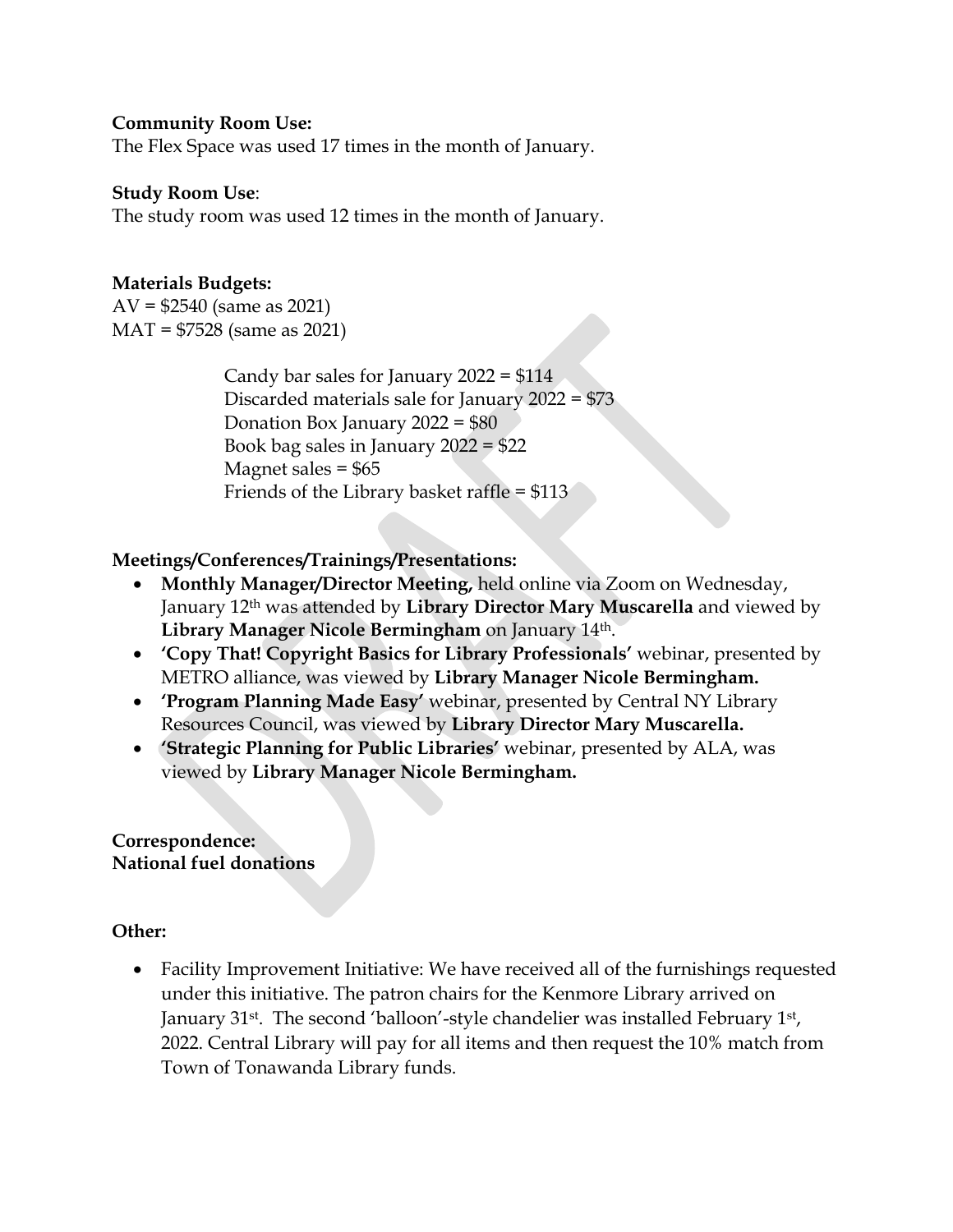- Kenmore parking lot needs to be re-striped. Jeff Rainey has indicated that the paint is on order and the project is on their agenda. (on hold until spring)
- We have received and deposited the initial 10% payment (\$2,500) of the Special Legislative Project money (\$10,000) from former Assemblyman Robin Schimminger's office. This money was awarded to go towards the glass-walled study rooms at the Kenmore Library.
- Money for an outdoor sign at the Kenilworth Branch is included in a Town grant. The Town has submitted a PO for the sign. We are now awaiting information regarding code requirements and final approval for the design.
- The Kenilworth Library Tonawanda Community Environmental Benefits Fund Grant has been awarded by New York State. Funds will be dispersed in February. The Town recommends Lincoln Park Nursery for landscape design.
- Krug Glass will begin construction of 2 glass-walled study rooms at Kenmore Library in January. They anticipate that it will take 3-4 days to complete the work. They will start early in the day in order to do the loud work before the library opens. The library will remain open while they are constructing the rooms. We have Special Legislative Grants of \$10,000 from prior Assemblyman Robin Schimminger and \$15,000 from Assemblyman Bill Conrad awarded to use for this project.
- Special Legislative Grant from Assemblyman Conrad of \$15,000 to the Kenilworth Library. Initial purchase will be a thru-wall drop box, which the Town will install. The cost of this item with shipping is \$3778. Additional money may be used for: new patron seating (to match new chairs at Kenmore Library); new tables for public area; new countertop for circulation desk
- NYS Construction Grant for flex space, boilers & concrete work is completed and final payment of \$12,154 is pending. We will then need to be billed by the Town in order to reimburse them for costs incurred in this construction project. Town Engineer Matt Sutton has been notified.

### **NEW BUSINESS:**

 Town of Tonawanda Engineer, Matt Sutton, has expressed interest in applying for a 2023 New York State Library Construction Grant. The work to be done would be reconfiguring the public & staff restrooms at the Kenilworth branch in order to have one fully-accessible restroom to meet ADA requirements. Mary met at the Kenilworth branch with Dave Decker from the Town and an architect to look at the work to be done. Architect is working up a design & will submit to us and the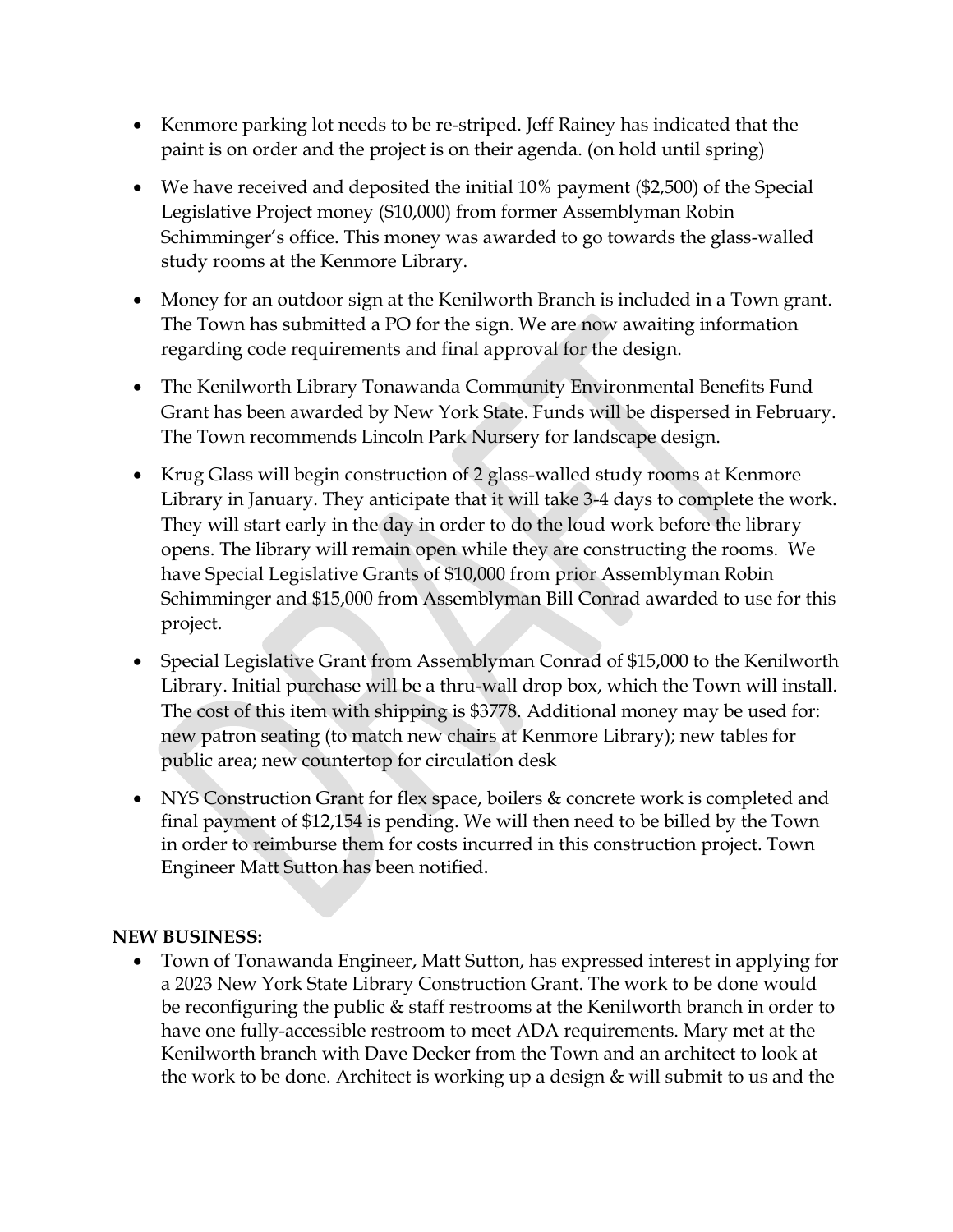Town. Quotes will need to be obtained so that grant paperwork can be filed with the Central Library by the end of the summer.

# **UPCOMING:**

- Story time on Facebook every Tuesday (Librarian Joe Patton) @ 7pm and Thursday (Librarian Jill Jablonski) @ 10:30am will continue
- Book club at Kenmore Library with Mary on Tuesday, Tuesday, Jan 18<sup>th</sup> at 6:45pm, will be discussing *'The Song of Achilles*' by Madeline Miller
- Book Club at Kenilworth Library with Kathy Galvin on Wednesday, March 2<sup>nd</sup> at 2pm, discussing '*Night Tiger'* by Yangsze Choo
- Weekly Facebook Challenges
- 'Take & Make' craft kits for kids and adults
- Crafterdays first Saturday of the month at Kenmore
- Books & Barks reading program once a month at both locations
- Kenmore Library News meetings for teens on Wednesdays
- Knit & Crochet Club meets on Mondays at Kenmore
- 'Bricks-To-Go' LEGO program at both Kenilworth and Kenmore
- Adult craft night (first Tuesday of every month), facilitated by Library Director Mary Muscarella – plan to resume in-person in April
- In-person Storytimes at Kenmore Library began on Tuesday, January  $4<sup>th</sup>$ . There will be a Tuesday @ 10:15am session and a Wednesday @ 6:30pm session through February 16th
- Special events began again on Tuesday, January  $4<sup>th</sup>$ . Tuesdays from 4-6pm will be 'Tinker Tuesdays'; Thursdays from 6-8pm will be 'Build-A-Button'; and Sundays all day will be Game Day
- Tax Assistance at the Kenmore Library began on Wednesday, February 2<sup>nd</sup> and will continue on Mondays and Wednesdays from 10am – 2pm until Wednesday, April 13<sup>th</sup>. Patrons need to make appointments by calling 2-1-1.

# Unfinished Business-

Mary distributed a draft of the libraries' long-range plan prepared by Mary, Mark and Marney. Comments are welcome.

Our request for clarification of the FOIL policy is pending with Central staff.